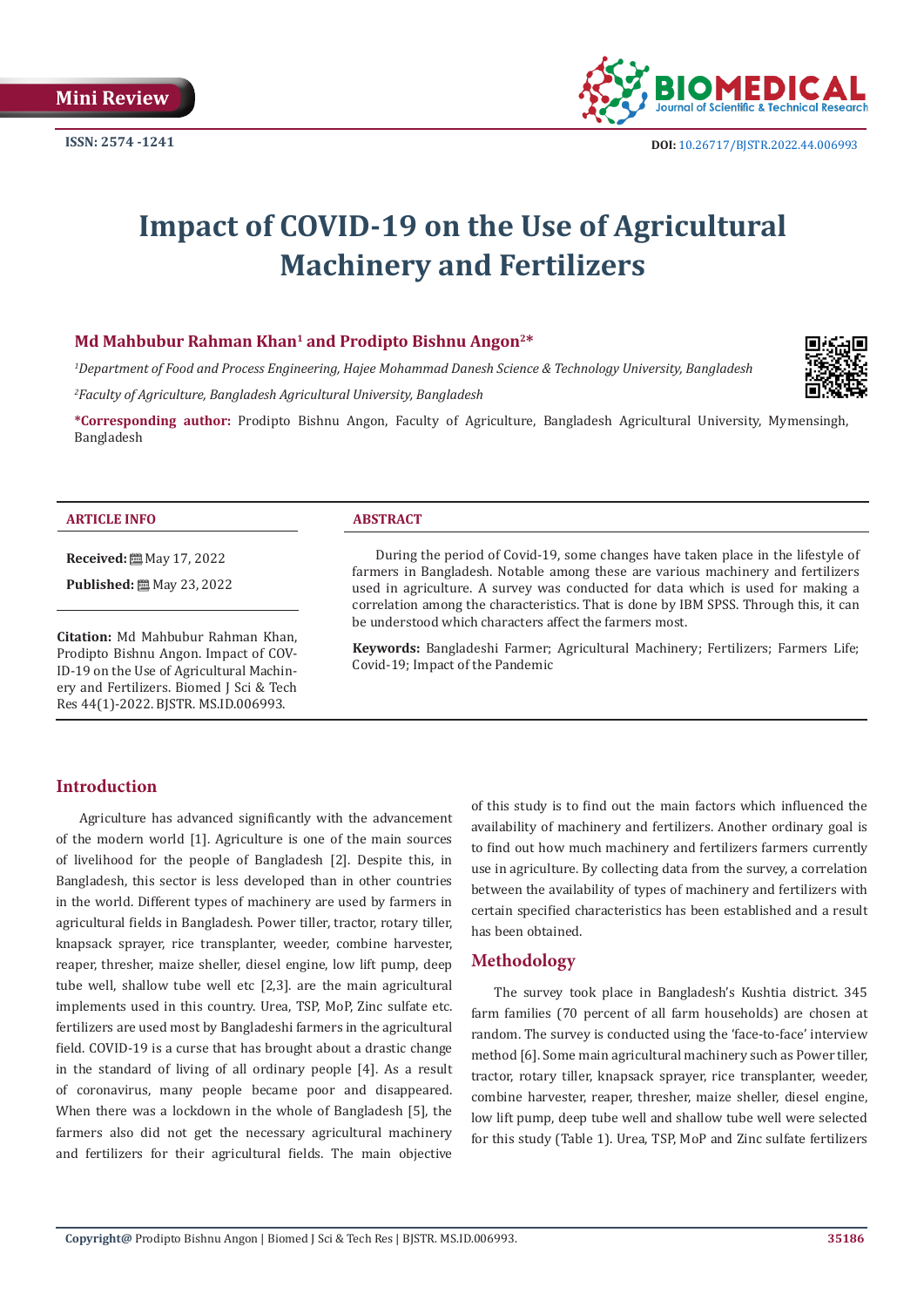were selected for fertilizer analysis. A questionnaire was prepared with the question about those types of machinery and fertilizers used on average. A perfect interview schedule was prepared for collecting accurate and appropriate, valid information from the farmers from 3 March to 23 March 2021. The information obtained via a questionnaire was analyzed using Microsoft Excel and IBM SPSS Statistics 25 [7]. The Diagram Interpretation method [8] (bar diagram showing comparative differences) and Spearman's rank correlation coefficient was utilized to assess the relationship [6,7] between availability of machineries and fertilizers and selected characteristics.

**Table 1:** Bangladesh's current farm machinery list.

| <b>Operations</b> | <b>Farm Machinery</b> |  |
|-------------------|-----------------------|--|
| Tillage           | Power Tiller          |  |
|                   | Tractor               |  |
|                   | Rotary Tiller         |  |
| Spraying          | Knapsack Sprayer      |  |
| Seeding           | Rice Transplanter     |  |
| Weeding           | Weeder                |  |
| Harvesting        | Combine Harvester     |  |
|                   | Reaper                |  |
| Threshing         | Thresher              |  |
|                   | Maize Sheller         |  |
| Power source      | Diesel Engine         |  |
| Irrigation        | Low Lift Pump         |  |
|                   | Deep Tube Well        |  |
|                   | Shallow Tube Well     |  |

# **Result and Discussion**

Almost all types of machinery availability become decreased due to the effect of COVID-19. Power tiller, tractor, rice transplanter, weeder, combine harvester, reaper, diesel engine, deep tube well and shallow tube well are notable among them (Figure 1). COVID-19 could not have an effect on the used sir because fertilizer is very essential for crop growth and the farmers have tried their best to make fertilizers available even in these difficult times (Figure 2). To establish a relationship between the availability of agricultural machinery and fertilizers and the selected characteristics, the correlation coefficient (Spearman's Rank Order) is utilized. Financial crisis has a strong negative correlation (Table 2) with the availability of machinery and fertilizers. Communication with seller and vehicle movement has a strong positive correlation with the concentrated parameter. So, they can create a role on the availability of agricultural product [9].

**Table 2:** Correlation between Concentrated parameter and selected characteristics (significant at 0.05 level).

| Concentrated<br>Parameter                                       | <b>Characteristics</b>                  | <b>Coefficient of</b><br>Correlation |
|-----------------------------------------------------------------|-----------------------------------------|--------------------------------------|
| Availability of<br>agricultural<br>machinery and<br>fertilizers | Communication with<br>seller            | $0.563*$                             |
|                                                                 | Communication with<br>extension officer | 0.426                                |
|                                                                 | Financial crisis                        | $-0.691*$                            |
|                                                                 | Vehicle movement                        | $0.523*$                             |
|                                                                 | Farmer's knowledge<br>about COVID-19    | 0.265                                |

Note: \*Strong significant correlation.

### **Conclusion**

This study tries to find out the suffering of farmers due to COVID-19. Through this study, it is easy to understand that due to the financial crisis of the farmers, they did not get the opportunity to use the agricultural machinery and fertilizer properly. At the same time, due to the COVID-19 transport system of Bangladesh became almost stopped, which had a profound effect on the availability of machinery and fertilizer. As a result of this study, the general public, including farmers, will be able to take the right steps before any future disaster strikes.